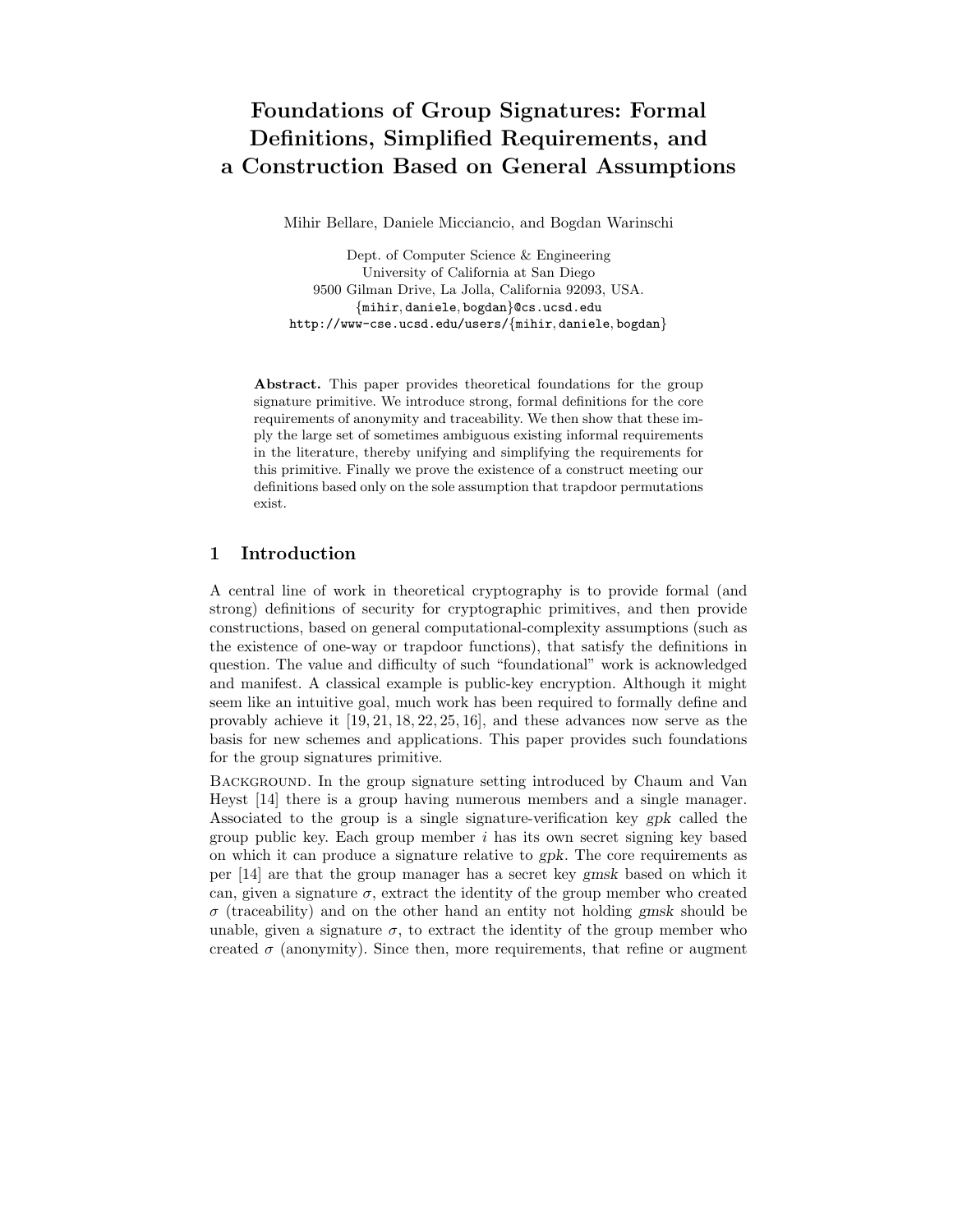the core ones, have been introduced (eg. unlinkability, unforgeability, collusion resistance [5], exculpability [5], and framing resistance [15]) so that now we have a large set of unformalized, overlapping requirements whose precise meaning, and relation to each other, is neither always clear nor even always agreed upon in the existing literature.

The state of the art is represented by [5, 2] that identify weaknesses in previous works and present new schemes. The schemes in [2] are claimed to be proven-secure (in the random oracle model). However, while the work in question establishes certain properties, such as zero-knowledge, of certain subprotocols of its scheme, there is no actual definition of the security of a group signature scheme. For example, the anonymity requirement is formulated simply as the phrase "given a valid signature of some message, identifying the actual signer is computationally hard for everyone but the group manager." This is like formulating the privacy requirement for an encryption scheme as the phrase "the ciphertext should not reveal information about the message to anyone except the owner of the secret key," yet to truly capture privacy requires significantly more precise and non-trivial definitions, as evidenced by [19, 21, 18, 22, 25, 16]. In particular the informal requirement of [2] leaves open the issue of what exactly is the attack model and definition of adversarial success. Can the attacker see, or request, previous signatures? Can it call on the group manager to "open" some previous signatures? Can it have partial information ruling out some signers a priori? With such questions unanswered, we believe it is premature to say that proven-security has been achieved.

Furthermore, all claims of proven secure schemes so far have been in the random-oracle model. As far as we know, there are no constructions even claimed to be proven secure in the standard model.

NEW NOTIONS. Providing appropriate definitions has required significantly more than merely formalizing the intuitive informal requirements of previous works. We consider novel attack capabilities and success measures, and then formulate strong versions of the core requirements that we call full-anonymity and full-traceability. Perhaps surprisingly, we are then able to show that these two requirements are enough, in the sense that all the other requirements are implied by them. Our formalisms build on definitional ideas used for encryption [19, 21, 18, 22, 25, 16] and digital signatures [20].

Full-anonymity. We adopt an indistinguishability based formalization under which the adversary produces a message and a pair of group-member identities, is returned a target signature of the given message under a random one of the two identities and then is required to have negligible advantage over one-half in determining under which of the two identities the target signature was produced. Within this framework, we define a strong adversary that may corrupt all the members of the group, including the one issuing the signature. (Formally, the adversary is given the secret keys of all group members.) We also capture (in analogy to the definition of encryption secure against chosen-ciphertext attack [25]) the possibility that the adversary can see the outcome of opening attempts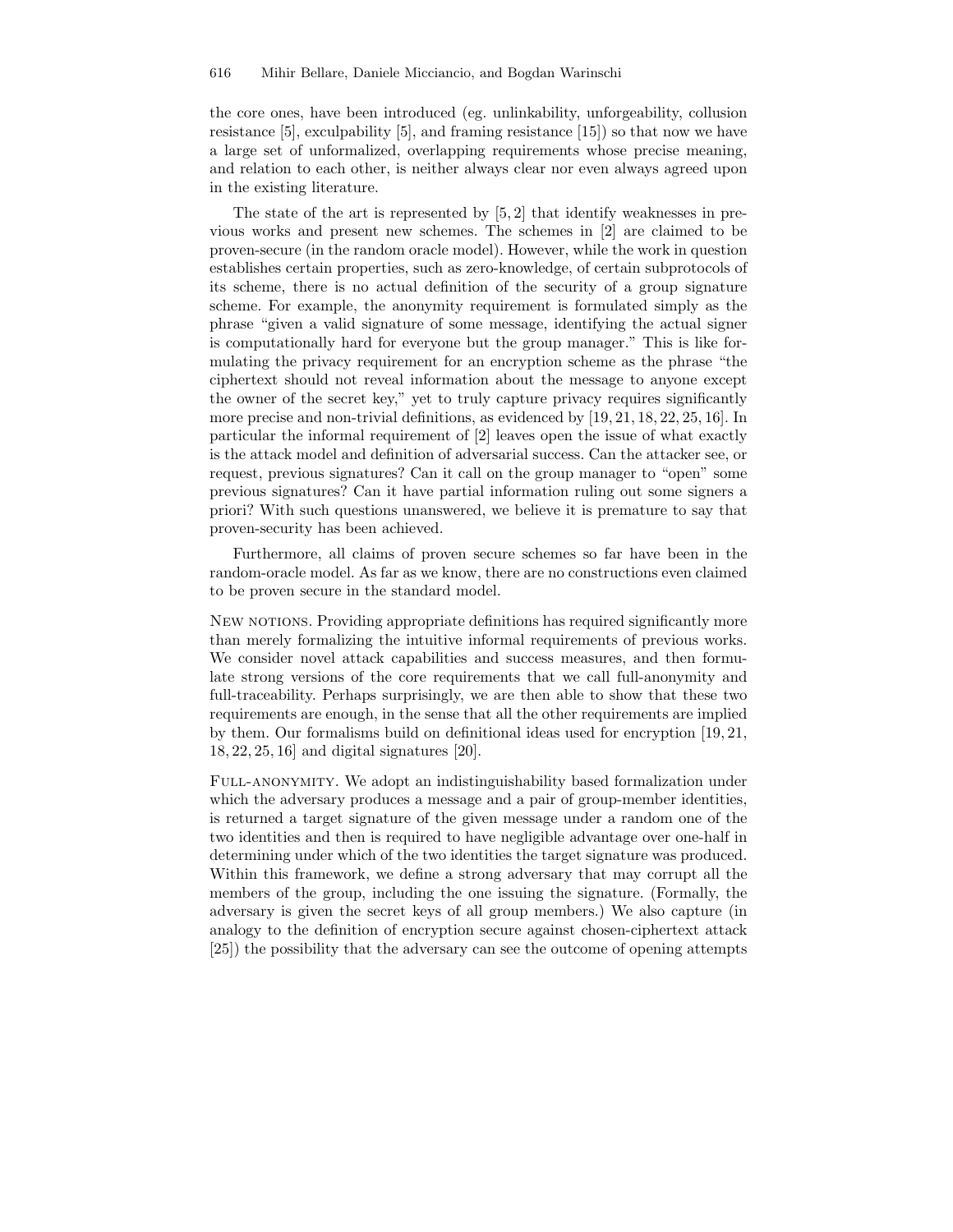conducted by the group manager on arbitrary signatures of its choice (except of course the challenge signature).

Full-traceability. Our formulation of traceability is much stronger than what was called traceability in the past, and can be viewed also as a strong form of collusion-resistance. It asks that a group of colluding group members who pool their secret keys cannot create a valid signature that the opening algorithm would not catch as belonging to some member of the colluding group, and this is true even if the colluding group knows the secret key of the group manager under which signatures are opened.

Implications. As indicated above, there is a large and growing list of informal security requirements for group signatures. We show however that all existing requirements are implied by full-anonymity plus full-traceability. This provides a conceptual simplification with a clear advantage: having to check only two security properties makes it easier to give formal proofs of security when new group signature schemes are invented.

These implications might seem surprising at first glance, particularly because the implied properties include seemingly unrelated notions like unforgeability (nobody outside the group can produce valid signatures) or security against framing attacks (no one can produce signatures that will be later attributed to a honest group member that never signed the corresponding document). However the fact that a small number of strong formal notions imply a large number of informal requirements should be viewed, based on historical evidence, as an expected rather than a surprising benefit, and even as a test of the definitions in question. As an analogy, in the absence of a strong formal notion, one might formulate the security of encryption via a list of requirements, for example security against key-recovery (it should be hard to recover the secret key from the public key), security against inversion (it should be hard to recover the plaintext from the ciphertext), security under repetition (it should be hard to tell whether the messages corresponding to two ciphertexts are the same) and so on, and we can imagine these requirements being discovered incrementally and being thought to be quite different from each other. However, strong notions like indistinguishability [19], semantic security [19] and non-malleability [16] imply not only all these, but much stronger properties, and in particular put the different informal requirements under a common umbrella. We believe we are doing the same for group signatures.

Our scheme. With such strong notions of security, a basic theoretical question emerges, namely whether or not a scheme satisfying them even exists, and, if so, what are the minimal computational-complexity assumptions under which this existence can be proven. We answer this by providing a construction of a group signature scheme that provably achieves full-anonymity and full-traceability (and thus, by the above, also meets all previous security requirements) assuming only the existence of trapdoor permutations. We stress that this result is not in the random oracle model. Additionally we note that (1) Our construction is "nontrivial" in the sense that the sizes of all keys depend only logarithmically (rather than polynomially) on the number of group members, (2) It can be extended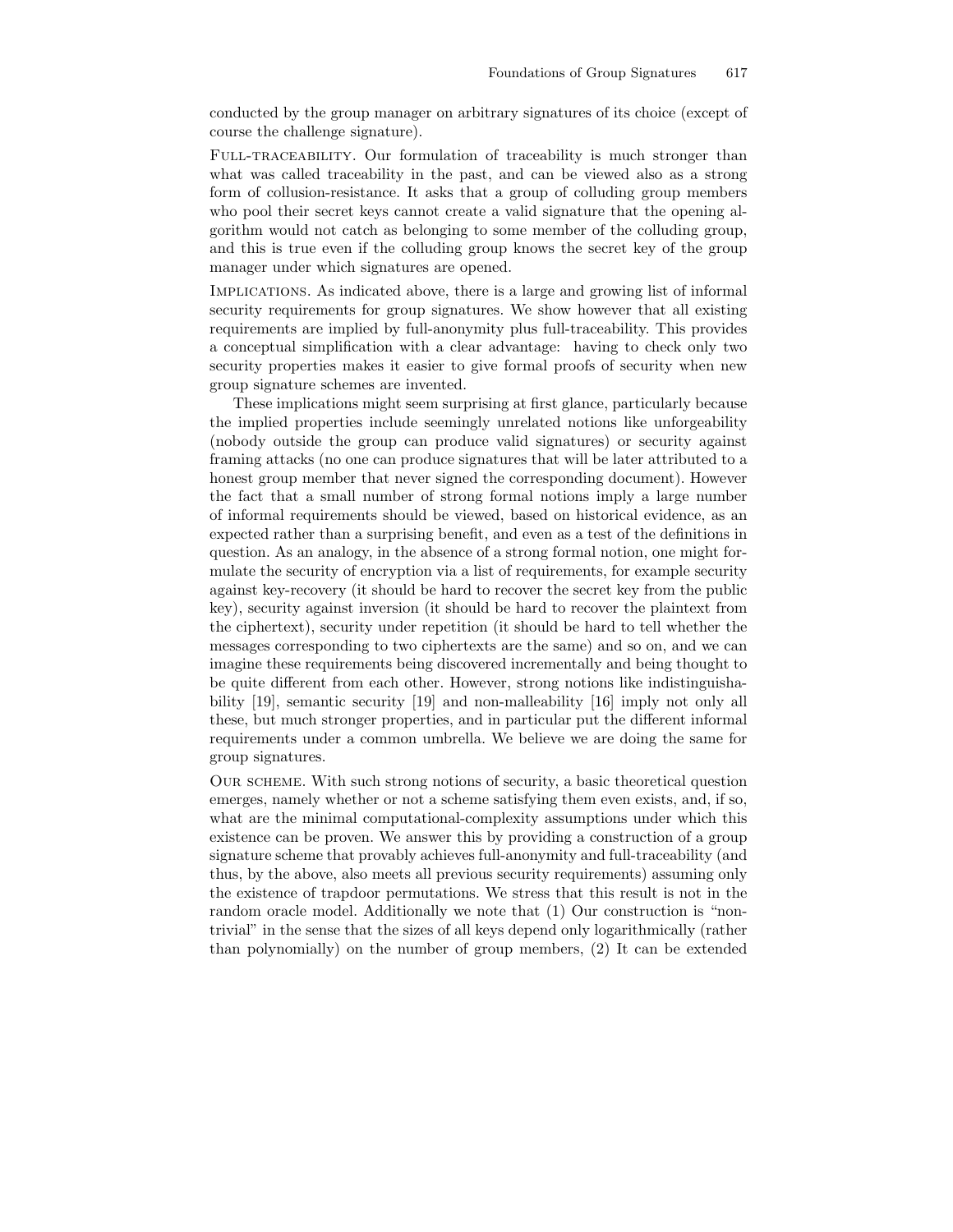to permit dynamic addition of group members, and (3) It can be extended to achieve forward security (cf. [28]).

The construction uses as building blocks an IND-CCA secure asymmetric encryption scheme, known to exist given trapdoor permutations via [16]; simulation-sound adaptive non-interactive zero-knowledge (NIZK) proofs for NP, known to exist given trapdoor permutations via [17, 27]; and a digital signature scheme secure against chosen-message attack, known to exist given trapdoor permutations via [6]. As often the case with constructs based on general assumptions, our scheme is polynomial-time but not practical, and our result should be regarded as a plausibility one only.

The basic framework of our construction builds on ideas from previous works (eg. [2]). Roughly, the secret signing key of a group member includes a key-pair for a standard digital signature scheme that is certified by the group manager. The group member's signature is an encryption, under a public encryption key held by the group manager, of a standard signature of the message together with certificate and identity information, and accompanied by a non-interactive zero-knowledge proof that signature contains what it should. However, our result is still more than an exercise. Previous works did not try to achieve security notions as strong as we target, nor to pin down what properties of the building blocks suffice to actually prove security. For example we found that the encryption scheme had to be secure against chosen-ciphertext attack and not just chosen-plaintext attack. Further subtleties are present regarding the NIZK proofs. We require them to be simulation-sound and also have a strong, adaptive zero-knowledge property [27]. On the other hand, we only require NIZK proofs for a single theorem rather than multiple theorems. We highlight this because at first glance it can sound impossible, but it is due to the strong ZK property, and the situation is not without precedent: single-theorem adaptive ZK proofs have sufficed also for applications in [27].

Related work. As indicated above, the notion of group signature was introduced by Chaum and Heyst in [14]. They also gave the first schemes. Since then, many other schemes were proposed, including [15, 11, 24, 13, 4]. These schemes improve on the performance of the original group signature scheme of [14], but leave open some important security issues, most notably security against coalitions of group members. The importance of achieving provable security against coalitions of group members is pointed out in [5], where a (partial) coalition attack on the scheme of [13] is also described. A subsequent work trying to address the issue of securing group signature schemes against coalition attacks is [2]. On a separate research line, [10, 3, 12] investigate issues related to the dynamics of the group, to support membership revocation, and independent generation of group member keys. Still another extension is that of [28], that combines group signature schemes with forward security [1, 8]. The strong anonymity and traceability issues discussed in this paper are largely independent of the group dynamics or other desirable properties like forward security. So, for ease of exposition, we first present and analyze our definitions for the syntactically simpler case of static groups. Dynamic groups and other extensions are discussed in Section 5.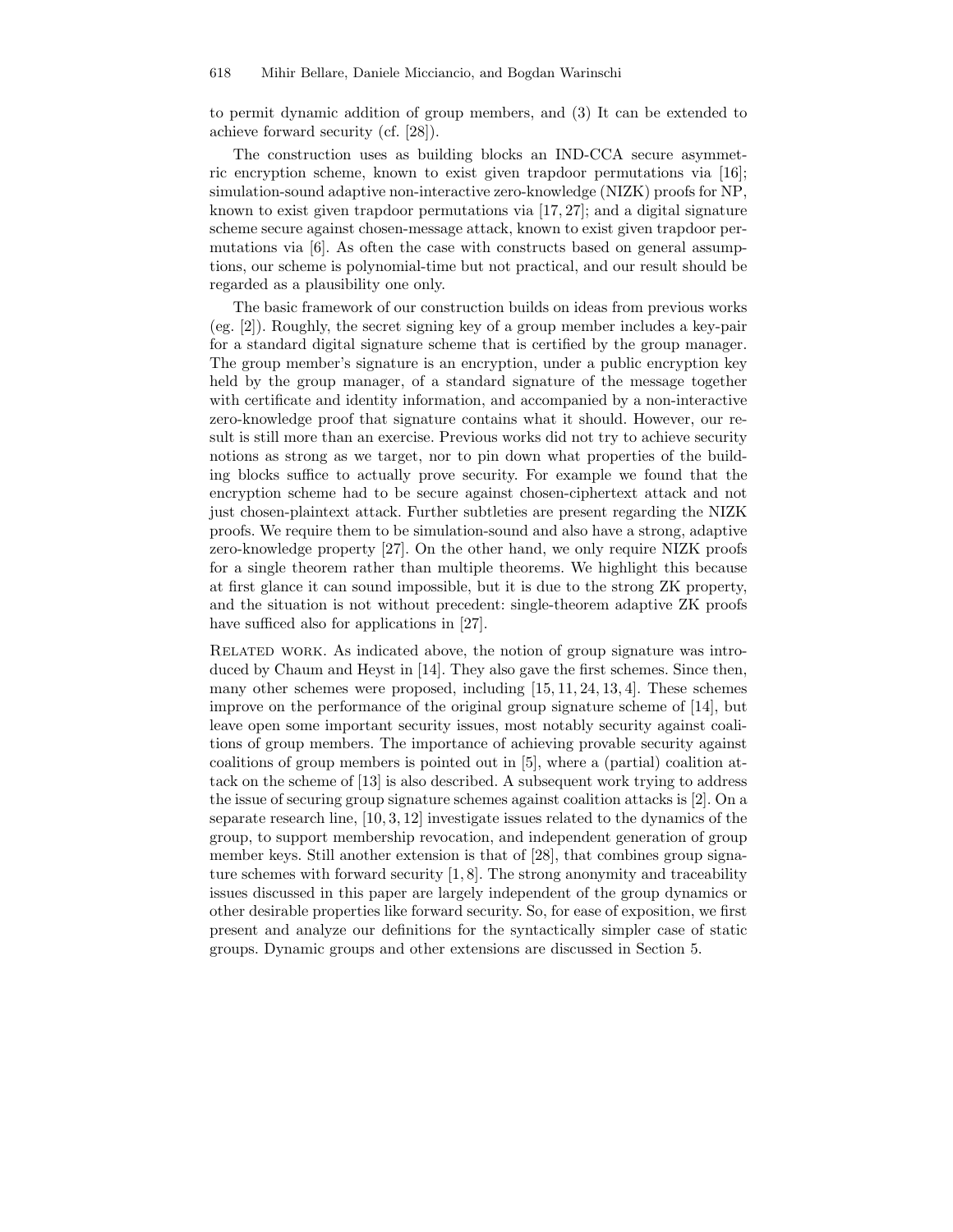#### 2 Definitions of the security of group signature schemes

NOTATION AND TERMINOLOGY. If x is a string, then |x| denotes its length, while if S is a set then |S| denotes its size. The empty string is denoted by  $\varepsilon$ . If  $k \in \mathbb{N}$ then  $1^k$  denotes the string of k ones. If n is an integer then  $[n] = \{1, \ldots, n\}.$ If A is a randomized algorithm then  $[A(x, y, \ldots)]$  denotes the set of all points having positive probability of being output by A on inputs  $x, y, \ldots$ , and by  $z \stackrel{\ast}{\leftarrow} A(x, y, \ldots)$  the result of running A on the same inputs with freshly generated coins. We say that a function  $f: \mathbb{N} \to \mathbb{N}$  is nice if it is polynomially bounded (i.e. there exists a polynomial  $p(\cdot)$  such that  $f(k) \leq p(k)$  for all  $k \in \mathbb{N}$ ) and polynomial-time computable. The notion of a function  $\nu: \mathbb{N} \to \mathbb{N}$  being negligible is standard. In this paper we will need a notion of negligibility of a two-argument function  $\mu: \mathbb{N} \times \mathbb{N} \to \mathbb{N}$ . We say such a  $\mu$  is negligible if for every nice function n:  $\mathbb{N} \to \mathbb{N}$ , the function  $\mu_n: \mathbb{N} \to \mathbb{N}$  is negligible, where  $\mu_n(k) = \mu(k, n(k))$  for all  $k \in \mathbb{N}$ .

SYNTAX OF GROUP SIGNATURE SCHEMES. A group signature scheme  $GS =$ (GKg,GSig,GVf, Open) consists of four polynomial-time algorithms:

- The randomized group key generation algorithm  $GKg$  takes input  $1^k, 1^n$ , where  $k \in \mathbb{N}$  is the security parameter and  $n \in \mathbb{N}$  is the group size (ie. the number of members of the group), and returns a tuple  $(gpk, gmsk, gsk)$ , where gpk is the group public key, gmsk is the group manager's secret key, and  $g$ sk is an *n*-vector of keys with  $g$ sk[i] being a *secret signing key* for player  $i \in [n]$ .
- The randomized *group signing* algorithm GSig takes as input a secret signing key  $\mathbf{g} s \mathbf{k}[i]$  and a message m to return a signature of m under  $\mathbf{g} s \mathbf{k}[i]$  ( $i \in [n]$ ).
- The deterministic *group signature verification* algorithm GVf takes as input the group public key gpk, a message m, and a candidate signature  $\sigma$  for m to return either 1 or 0.
- The deterministic *opening* algorithm Open takes as input the group manager secret key gmsk, a message m, and a signature  $\sigma$  of m to return an identity i or the symbol  $\perp$  to indicate failure.

For simplicity we are assigning the members consecutive integer identities 1, 2,  $\ldots, n$ . We say that  $\sigma$  is a *true* signature of m if there exists  $i \in [n]$  such that  $\sigma \in [\mathsf{GSig}(\mathbf{gsk}[i], m)]$ . We say that  $\sigma$  is a valid signature of m with respect to gpk if  $\text{GVf}(gpk, m, \sigma) = 1$ .

CORRECTNESS. The scheme must satisfy the following *correctness* requirement: For all  $k, n \in \mathbb{N}$ , all  $(gpk, gmsk, gsk) \in [GKg(1^k, 1^n)]$ , all  $i \in [n]$  and all  $m \in$  ${0,1}^*$ 

 $\mathsf{GVf}(gpk, m, \mathsf{GSig}(gsk[i], m)) = 1$  and  $\mathsf{Open}(gmsk, m, \mathsf{GSig}(gsk[i], m)) = i$ .

The first says that true signatures are always valid. The second asks that the opening algorithm correctly recovers the identity of the signer from a true signature.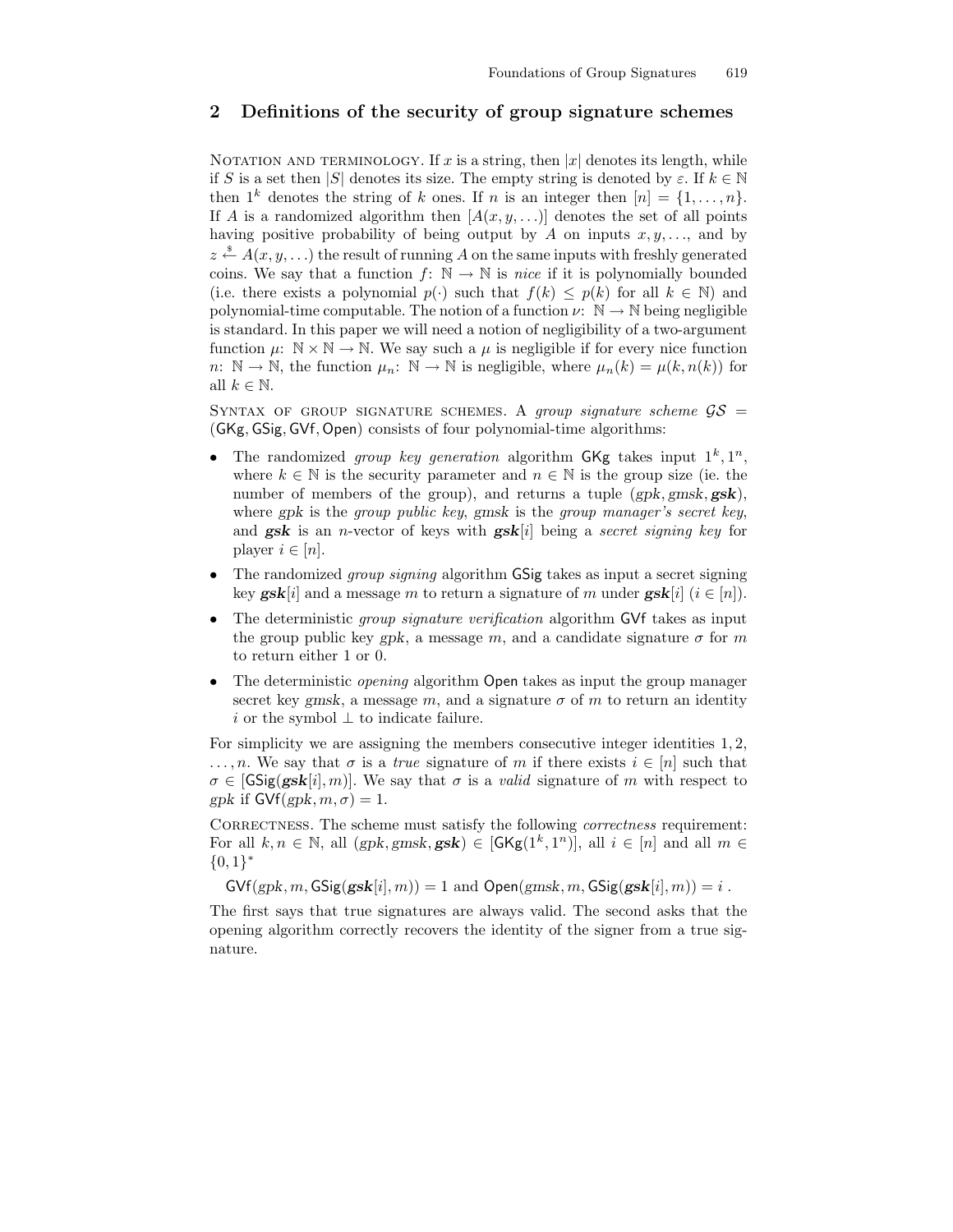Discussion. The definitions above are for the setting in which the group is static, meaning the number and identities of members is decided at the time the group is set up and new members cannot be added later. We prefer to begin with this setting because, even though dynamic groups (in which members may be added at any time) have been considered, proper definitions of security have not been provided even for the basic static-group case. Furthermore the important definitional issues arise already in this context and can thus be treated in a simpler setting. The extension to dynamic groups is relatively straightforward.

Compactness. In practice it is preferable that sizes of keys and signatures in a group signature scheme do not grow proportionally to the number of members  $n$ . Actually, a polynomial dependency of these sizes on  $log(n)$  can be shown to be unavoidable, but ideally one would not want more than that. In our context, this leads to the following efficiency criterion for a group signature scheme. We call a group signature scheme  $\mathcal{GS} = (\mathsf{GKg}, \mathsf{GSig}, \mathsf{GVf}, \mathsf{Open})$  compact if there exist polynomials  $p_1(\cdot, \cdot)$  and  $p_2(\cdot, \cdot, \cdot)$  such that

 $|gpk|, |gmsk|, |gsk[i]| \leq p_1(k, \log(n))$  and  $|\sigma| \leq p_2(k, \log(n), |m|)$ 

for all  $k, n \in \mathbb{N}$ , all  $(gpk, gmsk, gsk) \in [GKg(1^k, 1^n)],$  all  $i \in [n]$ , all  $m \in \{0, 1\}^*$ and all  $\sigma \in [GSig(gsk[i], m)]$ .

FULL-ANONYMITY. Informally, anonymity requires that an adversary not in possession of the group manager's secret key find it hard to recover the identity of the signer from its signature. As discussed in the introduction, our formalization is underlain by an indistinguishability requirement, on which is superimposed an adversary with strong attack capabilities. To capture the possibility of an adversary colluding with group members we give it the secret keys of all group members. To capture the possibility of its seeing the results of previous openings by the group manager, we give it access to an *opening oracle*,  $Open(gmsk, \cdot, \cdot)$ , which when queried with a message m and signature  $\sigma$ , answers with Open(gmsk, m,  $\sigma$ ).

Let us now proceed to the formalization. To any group signature scheme  $\mathcal{GS} =$  $(GKg, GSig, GVf, Open)$ , adversary A and bit b we associate the first experiment given in Figure 1. Here, A is an adversary that functions in two stages, a choose stage and a guess stage. In the choose stage  $A$  takes as input the group members secret keys,  $g$ sk, together with the group public key  $g$ pk. During this stage, it can also query the opening oracle  $Open(gmsk, \cdot)$  on group signatures of his choice, and it is required that at the end of the stage A outputs two valid identities  $1 \leq i_0, i_1 \leq n$ , and a message m. The adversary also outputs some state information to be used in the second stage of the attack. In the second stage, the adversary is given the state information, and a signature on m produced using the secret key of one of the two users  $i_0, i_1$ , chosen at random. The goal is to guess which of the two secret keys was used. The adversary can still query the opening oracle, but not on the challenge signature. We denote by

$$
\mathbf{Adv}_{\mathcal{GS},A}^{\text{anon}}(k,n) = \Pr\left[\mathbf{Exp}_{\mathcal{GS},A}^{\text{anon-1}}(k,n) = 1\right] - \Pr\left[\mathbf{Exp}_{\mathcal{GS},A}^{\text{anon-0}}(k,n) = 1\right]
$$

the advantage of adversary A in breaking the full-anonymity of  $\mathcal{GS}$ . We say that a group signature scheme is fully-anonymous if for any polynomial-time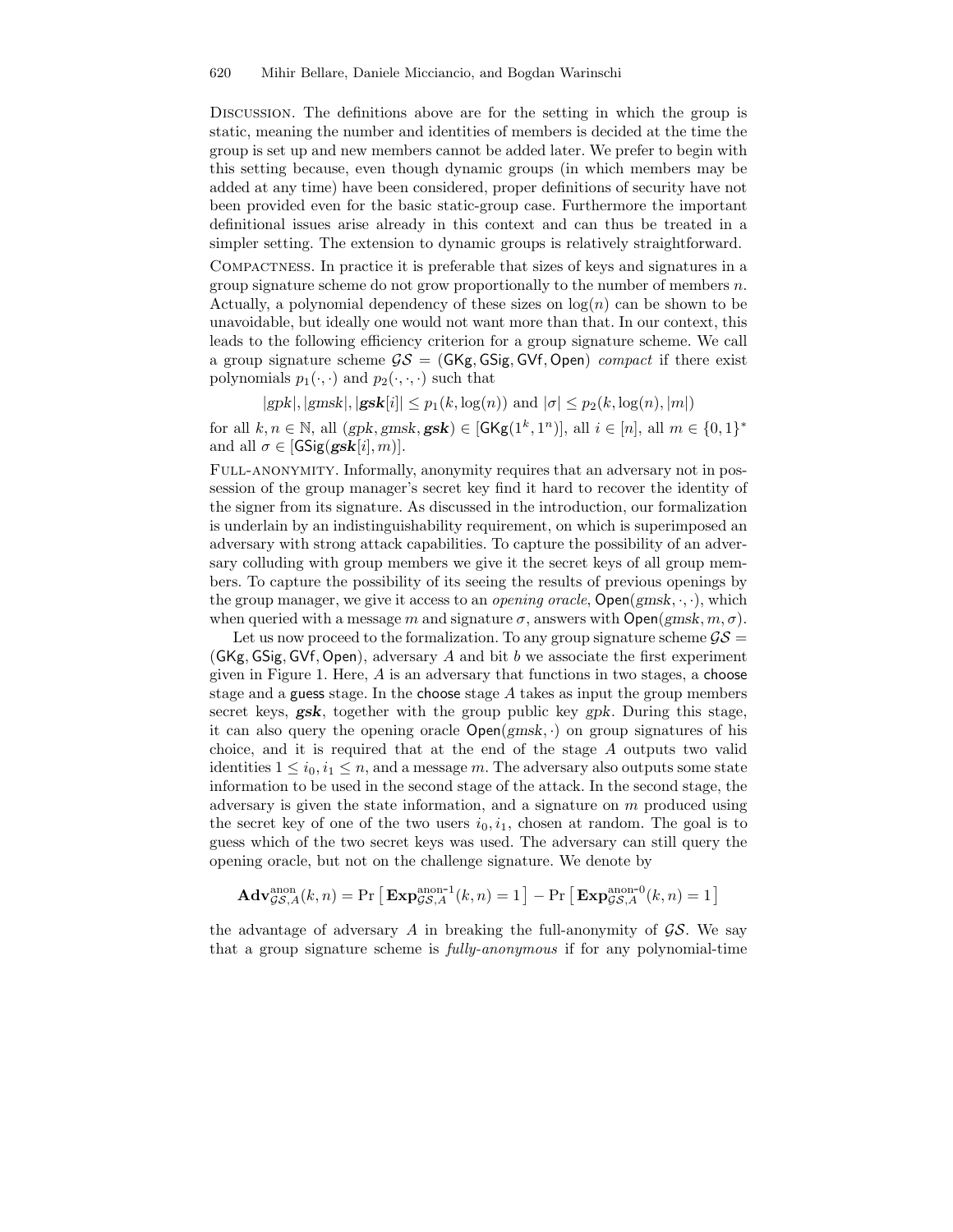Experiment  $\text{Exp}_{\mathcal{GS},A}^{\text{anon-b}}(k,n)$  $(gpk, gmsk, gsk) \stackrel{\$}{\leftarrow} GKg(1^k, 1^n)$  $(\mathrm{St}, i_0, i_1, m) \overset{\hspace{0.1em}\mathsf{\scriptscriptstyle\$}}{\leftarrow} A^{\mathsf{Open}(\textit{gmsk}, \cdot, \cdot)}(\mathsf{choose}, \mathsf{gpk}, \mathsf{gsk}) \ ; \ \sigma \overset{\hspace{0.1em}\mathsf{\scriptscriptstyle\$}}{\leftarrow} \mathsf{GSig}(\mathsf{gsk}[i_b], m)$  $d \stackrel{\$}{\leftarrow} A^{\mathsf{Open}(\textit{gmsk}, \cdot, \cdot)}(\textit{guess}, \textit{St}, \sigma)$ If A did not query its oracle with  $m, \sigma$  in the guess stage then return d EndIf Return 0

Experiment  $\mathbf{Exp}_{\mathcal{GS},A}^{\text{trace}}(k,n)$  $(gpk, gmsk, gsk) \stackrel{\$}{\leftarrow} GKg(1^k, 1^n)$  $\mathrm{St} \leftarrow (\text{gmsk}, \text{gpk})$ ;  $C \leftarrow \emptyset$ ;  $K \leftarrow \varepsilon$ ; Cont  $\leftarrow$  true While  $(Cont = true)$  do  $(\mathrm{Cont}, \mathrm{St}, j) \overset{\$}{\leftarrow} A^{\mathsf{GSig}(\mathbf{gsk}[\cdot], \cdot)}(\mathsf{choose}, \mathrm{St}, K)$ If Cont = true then  $C \leftarrow C \cup \{j\}$ ;  $K \leftarrow \textbf{gsk}[j]$  EndIf Endwhile  $(m, \sigma) \stackrel{\$}{\leftarrow} A^{\text{GSig(gsk}[\cdot], \cdot)}(\text{guess}, St)$ If  $GVf(gpk, m, \sigma) = 0$  then return 0; If  $Open(gmsk, m, \sigma) = \bot$  return 1 If there exists  $i \in [n]$  such that the following are true then return 1 else return 0: 1. Open $(gmsk, m, \sigma) = i \notin C$ 2.  $i, m$  was not queried by A to its oracle

Fig. 1. Experiments used, respectively, to define full-anonymity and full-traceability of group signature scheme  $\mathcal{GS} = (\mathsf{GKg}, \mathsf{GSig}, \mathsf{GVf}, \mathsf{Open})$ . Here A is an adversary,  $b \in \mathcal{G}$ {0, 1}, and St denotes state information passed by the adversary between stages.

adversary A, the two-argument function  $\mathbf{Adv}_{\mathcal{GS},A}^{\text{anon}}(\cdot,\cdot)$  is negligible in the sense of negligibility of two-argument functions defined at the beginning of this section.

In the above experiment, the adversary issues a request to sign its message  $m$ under one of two identities  $i_0, i_1$  that it specifies, and wins if it can guess which was chosen. One might feel that allowing just one such request is restrictive, and the adversary should be allowed a sequence of such requests. (The challenge bit b remains the same in answering all requests). However, a standard hybrid argument shows that, under polynomial-time reductions, allowing a polynomial number of requests is equivalent to allowing just one request, so our definition is not restrictive. This hybrid argument depends on the fact that the adversary has the group public key and the secret signing keys of all members.

Full-traceability. In case of misuse, signer anonymity can be revoked by the group manager. In order for this to be an effective deterrence mechanism, the group signature scheme should satisfy the following, informally described, security requirement. We require that no colluding set  $S$  of group members (even consisting of the entire group, and even being in possession of the secret key for opening signatures) can create signatures that cannot be opened, or signatures that cannot be traced back to some member of the coalition. We remark that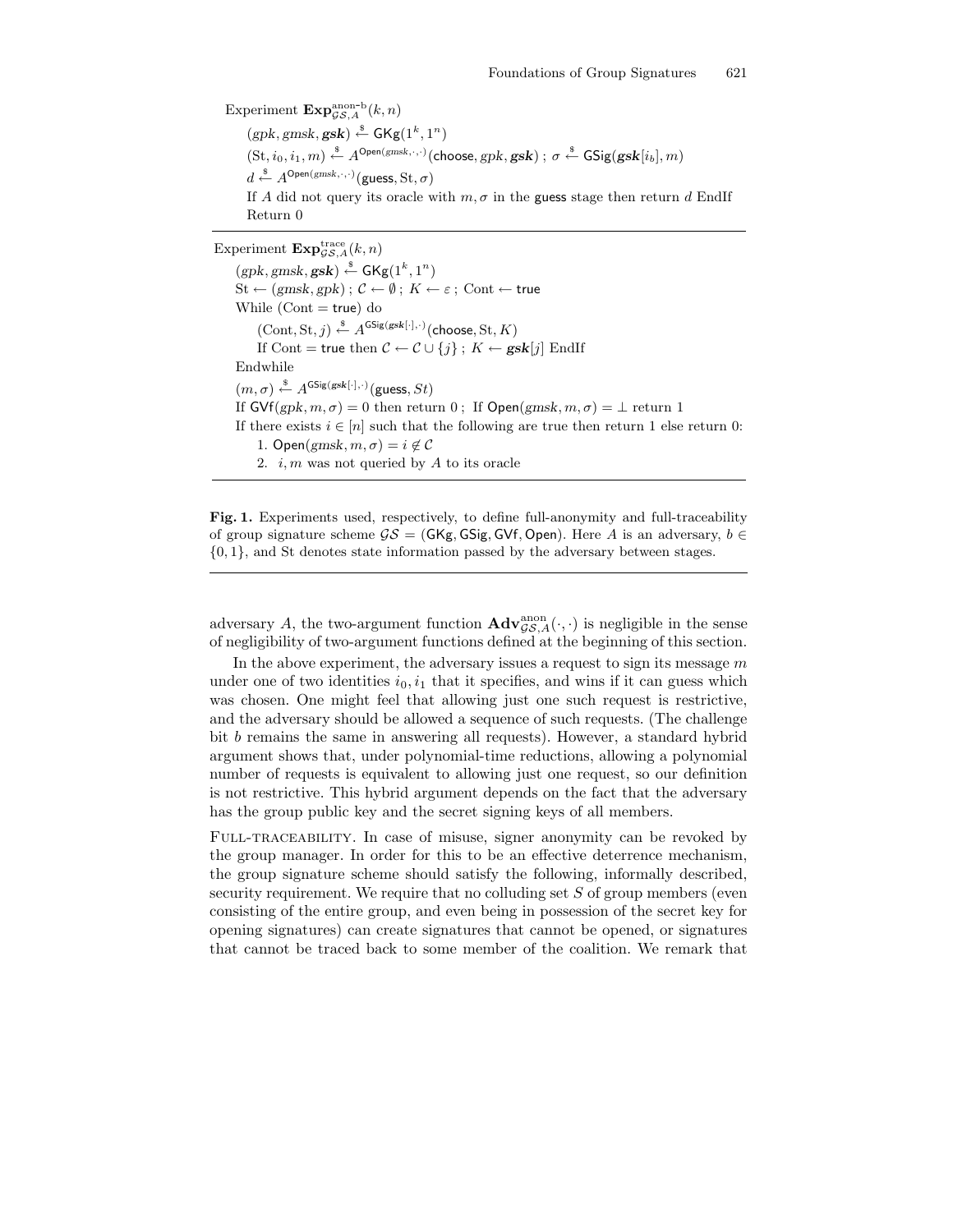giving the opening key to the adversary does not model corruptness of the group manager,<sup>1</sup> but rather compromise of the group manager's key by the adversary. We call our requirement *full-traceability*.

We formally define full-traceability using the second experiment of Figure 1. Here, adversary A runs in two stages, a choose stage and a guess stage. On input the group public key gpk and the secret of the group manager, gmsk, the adversary starts its attack by adaptively corrupting a set  $\mathcal C$  of group members. The identity of the group members that are corrupted and their number is entirely up to it. At the end of the choose stage the set  $\mathcal C$  contains the identities of the corrupted members. In the guess stage, the adversary attempts to produce a forgery  $(m, \sigma)$ , and we say it wins (meaning the experiment returns 1), if  $\sigma$ is a valid group signature on m, but the opening algorithm returns  $\perp$  or some valid user identity i such that  $i \notin \mathcal{C}$ . Otherwise, the experiment returns 0. We define the advantage of adversary A in defeating full-traceability of the group signature scheme  $\mathcal{GS}$  by:

$$
\mathbf{Adv}_{\mathcal{GS},A}^{\text{trace}}(k,n) = \Pr\left[\mathbf{Exp}_{\mathcal{GS},A}^{\text{trace}}(k,n) = 1\right],
$$

and say that  $\mathcal{G}\mathcal{S}$  is fully-traceable if for any polynomial-time adversary A, the two-argument function  $\mathbf{Adv}_{\mathcal{GS},A}^{\text{trace}}(\cdot,\cdot)$  is negligible.

# 3 Relations to Existing Security Notions

We show that our formulations of anonymity and traceability are strong enough to capture all existing informal security requirements in the literature. This highlights the benefits of strong notions.

UNFORGEABILITY. A basic requirement of any digital signature scheme  $([14])$  is that signatures cannot be forged, i.e., it is computationally unfeasible to produce message signature pairs  $(m, \sigma)$  that are accepted by the verification algorithm, without knowledge of the secret key(s). We did not include unforgeability among the main security properties of group signature schemes, since it immediately follows from full-traceability.

In order to define unforgeability, one can restrict the adversary used in the definition of full-traceability to just the second stage: in the first stage it does not ask for any secret key, and also, the secret key of the group manager is not part of its initial state St. Still, the adversary can obtain digital signatures of its choice using the signing oracle. In this case a successful attack against the full-traceability requirement reduces to producing a valid message signature pair  $(m, \sigma)$  such that message m was not queried to the signing oracle. The condition about the opening algorithm tracing the signature to a nonmember of the set of corrupted users is vacuously satisfied because this set is empty.

Exculpability. Exculpability (first introduced in [5]) is the property that no member of the group and not even the group manager can produce signatures on behalf of other users.

 $1$  See section 5 for a detailed discussion of this case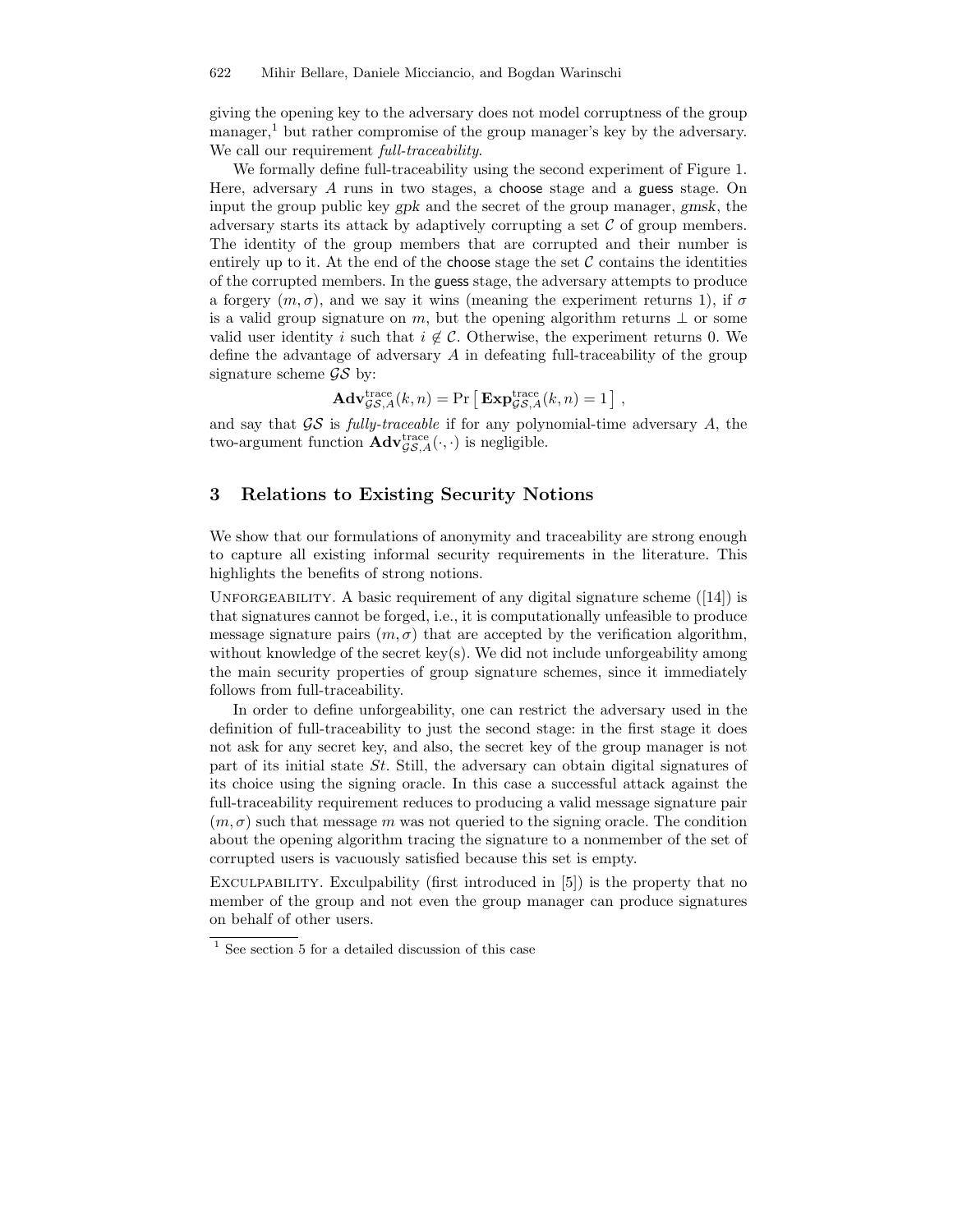Clearly, a group signature scheme secure against full-traceability has also the exculpability property. If either the group manager or a user defeats the exculpability of a group signature scheme, then an adversary against full-traceability can be easily constructed. In the first case, the adversary simply follows the strategy of the group manager and produces a signature that is a forgery in the sense of full-traceability: it can not be traced to the one who produced it. In the second case, say user i can defeat the exculpability property. Then, an adversary as in the full-traceability experiment, which in the first stage makes a single request for  $g_{\mathbf{S}}\mathbf{k}[i]$ , and then follows the strategy of the user to produce the forgery, is successful against full-traceability.

Traceability. Originally [14], the name "traceability" was used to denote the functional property that if a message is signed with key  $\mathbf{g} s\mathbf{k}[i]$  and the opening algorithm is applied to the resulting signature, the output of the opening algorithm must be i. Later, the term has been overloaded to include an actual security requirement, namely that it is not possible to produce signatures which can not be traced to one of the group that has produced the signature. The two requirements seem to be first separated in [2] where the latter was identified with coalition resistance (see below). Nevertheless, a group signature scheme that is fully traceable, is also traceable (under either definition of traceability).

Coalition resistance. The possibility of a group of signers colluding together to generate signatures that cannot be traced to any of them was not part of the original formulation of secure group signature schemes. The requirement of traceability even in the face of attacks by a coalition of group members was explicitly considered for the first time only recently in [2], and termed coalition resistance. In the descriptions of the property, details such as whether the coalition is dynamically chosen or not are left unspecified. A strong formalization of coalition resistance can be obtained using the experiment for full-traceability in which the adversary is not given the secret key of the group manager. The rest remains essentially unchanged. It is then immediate that fully-traceable group signature schemes are also coalition resistant.

Framing. Framing is a version of coalition resistance that was first considered in [15]. Here, a set of group members combine their keys to produce a valid signatures in such a way that the opening algorithm will attribute the signature to a different member of the group. As in the case of coalition resistance, framing has not been formally defined, issues similar to the one discussed above being left unspecified. A strong formalization for framing is the following: consider an experiment in which a user's identity  $u$  is chosen at random from the set of all users, and all group secret keys, except the secret key of  $u$ , together with the secret key of the group manager are given to the adversary. The adversary wins if it manages to produce a signature which will open as user  $u$ , and we call a scheme secure against framing if no efficient adversary can win with nonnegligible probability.

A group signature scheme that is fully-traceable, is also secure against framing. Indeed, an adversary  $B$  against framing can be turned into an adversary A against full-traceability as follows. It generates a random user identity and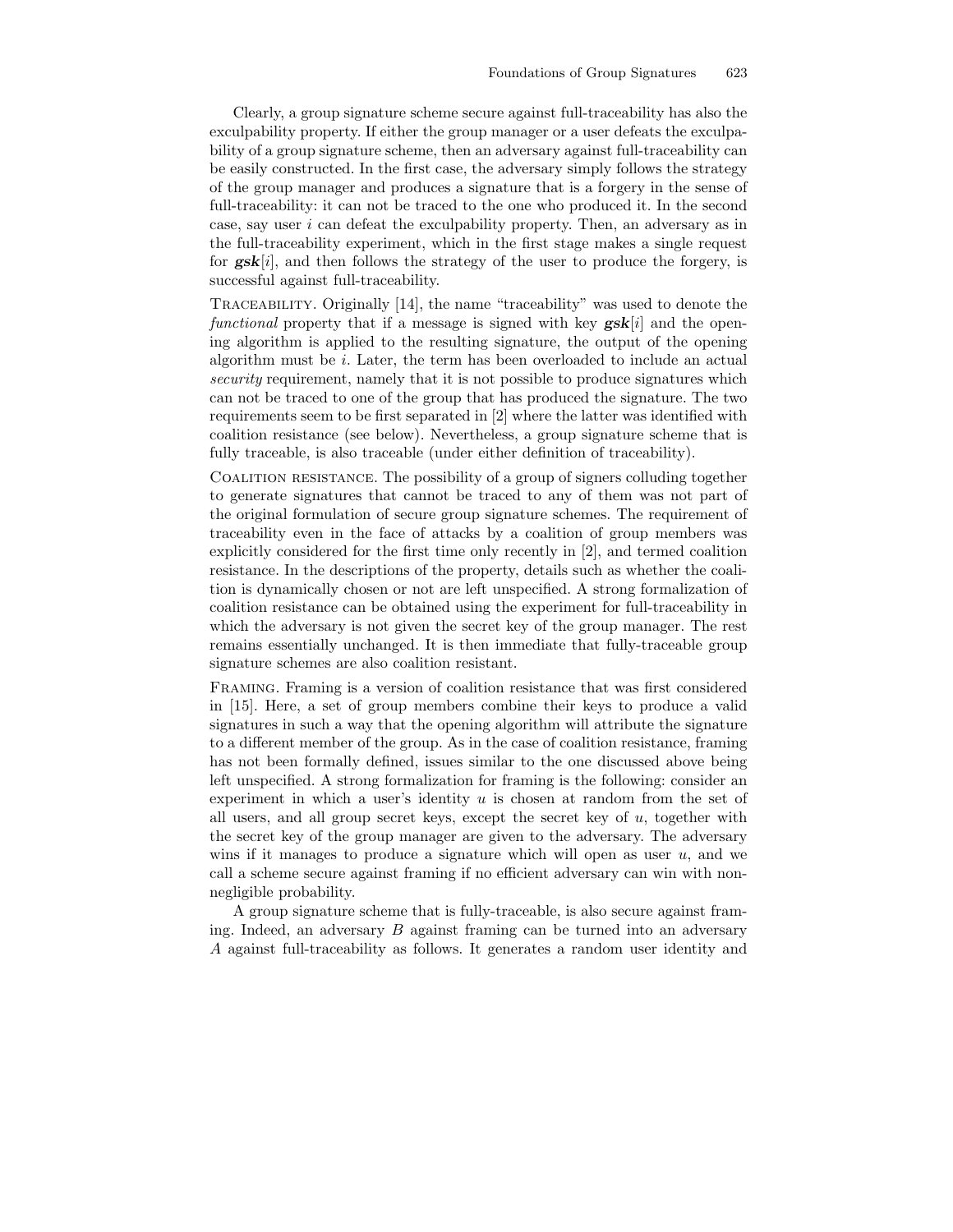requests the secret keys of all other users. Then it runs adversary  $B$  with input these secret keys and the secret key of the group manager and outputs the forgery attempted by  $B$ . If  $B$  is successful in its framing attempt, then  $A$  defeats full-traceability.

Anonymity. As we have already discussed, anonymity is just a weaker form of full anonymity, in which the adversary does not have access to the opening oracle, and also, has no information of the member's secret keys. Clearly, a scheme that is fully-anonymous is also anonymous.

Unlinkability. This is related to anonymity rather than full-traceability. The intuition is that a party after seeing a list of signatures, can not relate two signatures together as being produced by the same user. As for anonymity, it was implicit in previous definitions that the attacker was assumed not to be a group member. Again, realistic scenarios exist where this is not necessarily the case. It is thus necessary to consider distinct security notions for the two cases i.e. insider/outsider unlinkability. In either case, formalizing unlinkability is not an easy task because it is not clear how (possibly linked) signatures should be produced. For example we can require that it is computationally hard to distinguish between a box that each time receives an input message produces a signature using a fixed secret key  $\mathbf{g} s\mathbf{k}[i]$ , or a box where i is chosen uniformly at random for every invocation of the oracle. However, it is not clear why the uniform distribution should be used in the second case. Alternatively, we could let the adversary choose the distribution in the second case, but still in real applications it seems unjustifiable to assume that the signer is chosen each time independently at random and the choice of the signer at different times might be correlated. We considered various possible formalization of the notion of unlinkability, and in all cases we could prove that it follows from anonymity. Also, it seems that for any reasonable formulation of unlinkability, one can prove that anonymity also follows. We conclude that anonymity and unlinkability are technically the same property, and only the easier to define anonymity property needs to be included in the security definition. We postpone a formalization of unlinkability together with a proof of the above fact for the full version of the paper.

# 4 Our construction

We begin by describing the primitives we use in our construction.

DIGITAL SIGNATURE SCHEMES. A digital signature scheme  $DS = (K_s, Sig, Vf)$ is specified, as usual, by algorithms for key generation, signing and verifying. We assume that the scheme satisfies the standard notion of unforgeability under chosen message attack [20]. It is known that such a scheme exists assuming oneway functions exist [26], and hence certainly assuming the existence of a family of trapdoor permutations.

ENCRYPTION SCHEMES. A public-key encryption scheme  $A\mathcal{E} = (K_e, Enc, Dec)$  is specified, as usual, by algorithms for key generation, encryption and decryption. We assume that the scheme satisfies the standard notion of indistinguishability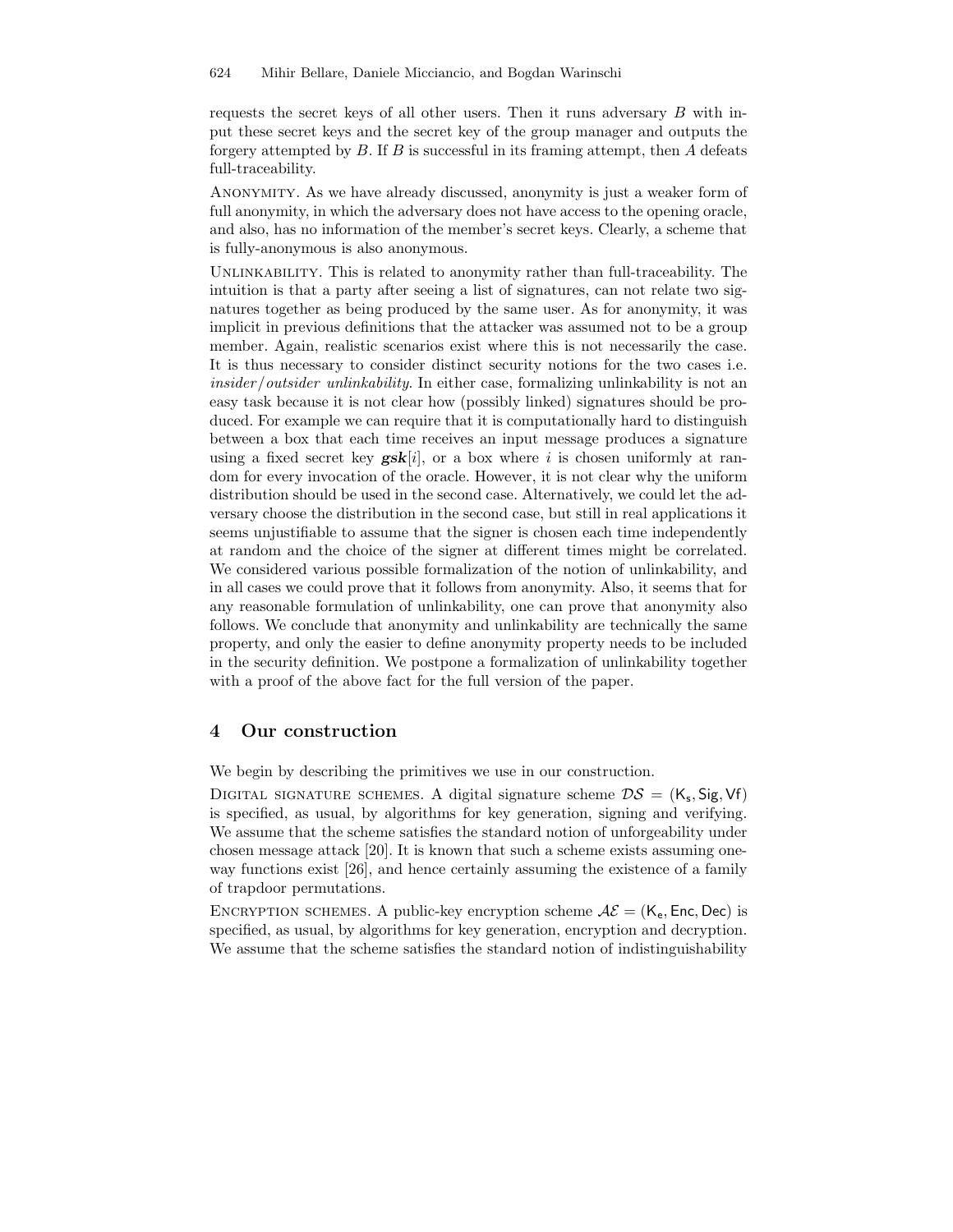under chosen-ciphertext attack (IND-CCA) [25]. It is known that the existence of trapdoor permutations implies that such schemes exists [16].

Simulation-sound Non-interactive zero knowledge proof systems. We will use simulation-sound NIZK proofs of membership in NP languages. Simple NIZK proof systems are provided by  $[17]$ , and in  $[27]$  it is shown how to transform any such proof system into one that also satisfies simulationsoundness. These proofs systems pertain to the witness relations underlying the languages, which is how we will need to look at them. An NP-relation over domain Dom  $\subseteq \{0,1\}^*$  is a subset  $\rho$  of  $\{0,1\}^* \times \{0,1\}^*$  such that membership of  $(x, w) \in \rho$  is decidable in time polynomial in the length of the first argument for all x in domain Dom. The language associated to  $\rho$  is the set of all  $x \in \{0,1\}^*$ such that there exists a w for which  $(x, w) \in \rho$ . Often we will just use the term NP-relation, the domain being implicit. If  $(x, w) \in \rho$  we will say that x is a theorem and  $w$  is a proof of  $x$ .

Fix a NP relation  $\rho$  over domain Dom. Consider a pair of polynomial time algorithms  $(P, V)$ , where P is randomized and V is deterministic. They have access to a *common reference string*,  $R$ . We say that  $(P, V)$  form a *non-interactive* proof system for  $\rho$  [17,9] over domain Dom if there exists a polynomial p such that the following two conditions are satisfied:

1. Completeness:  $\forall k \in \mathbb{N}, \forall (x, w) \in \rho \text{ with } |x| \leq k \text{ and } x \in \text{Dom}-1$ 

$$
\Pr\left[\;R \stackrel{\hspace{0.1em}\mathsf{\scriptscriptstyle\$}}{\leftarrow} \{0,1\}^{p(k)}\;;\; \pi \stackrel{\hspace{0.1em}\mathsf{\scriptscriptstyle\$}}{\leftarrow} P(k,x,w,R)\;\;:\;\;V(k,x,\pi,R)=1\;\right]\;=\;1\;.
$$

2. Soundness:  $\forall k \in \mathbb{N}, \forall \widehat{P}, \forall x \in \text{Dom such that } x \notin L_{\rho}$ –

$$
\Pr\left[\,R \stackrel{\hspace{0.1em}\mathsf{\scriptscriptstyle\$}}{\leftarrow} \{0,1\}^{p(k)}\;;\;\pi \leftarrow \widehat{P}(k,x,R)\;:\;V(k,x,\pi,R) = 1\,\right] \;\leq\; 2^{-k}\;.
$$

We detail the zero-knowledge requirement as well as the simulation-soundness property in the full paper [7].

SPECIFICATION. We need to begin by specifying the witness relation  $\rho$  underlying the zero-knowledge proofs. We will then fix a proof system  $(P, V)$  for  $\rho$ and define the four algorithms constituting the group signature scheme in terms of P, V and the algorithms of  $DS$  and  $AE$ . Consider the relation  $\rho$  defined as follows:  $((pk_e, pk_s, M, C), (i, pk', cert, s, r)) \in \rho \text{ iff } \mathsf{Vf}(pk_s, \langle i, pk', cert \rangle = 1,$  $\mathsf{Vf}(pk', \hat{M}, s) = 1$ , and  $\mathsf{Enc}(pk_e, \langle i, pk', \text{cert}, s \rangle; r) = C$ . Here  $\hat{M}$  is a k-bit message, C a ciphertext and s a signature. We are writing  $Enc(pk_e, m; r)$  for the encryption of a message m under the key  $pk_e$  using the coins r, and assume that  $|r| = k$ . The domain Dom corresponding to  $\rho$  is the set of all  $(pk_e, pk_s, M, C)$ such that  $pk_e$  (resp.  $pk_s$ ) is a public key having non-zero probability of being produced by  $\mathsf{K}_{e}$  (resp.  $\mathsf{K}_{s}$ ) on input k, and M is a k-bit string. It is immediate that  $\rho$  is a NP relation over Dom, and consequently we can fix a non-interactive zero knowledge proof system  $(P, V)$  for it. Based on this, the algorithms defining the group signature scheme are depicted in Figure 2.

SECURITY RESULTS. Fix digital signature scheme  $DS = (K_s, Sig, Vf)$ , publickey encryption scheme  $A\mathcal{E} = (K_e, Enc, Dec)$ , NP-relation  $\rho$  over domain Dom, and its non-interactive proof system  $(P, V)$  as above, and let  $\mathcal{GS} = (\mathsf{GKg}, \mathsf{GKg})$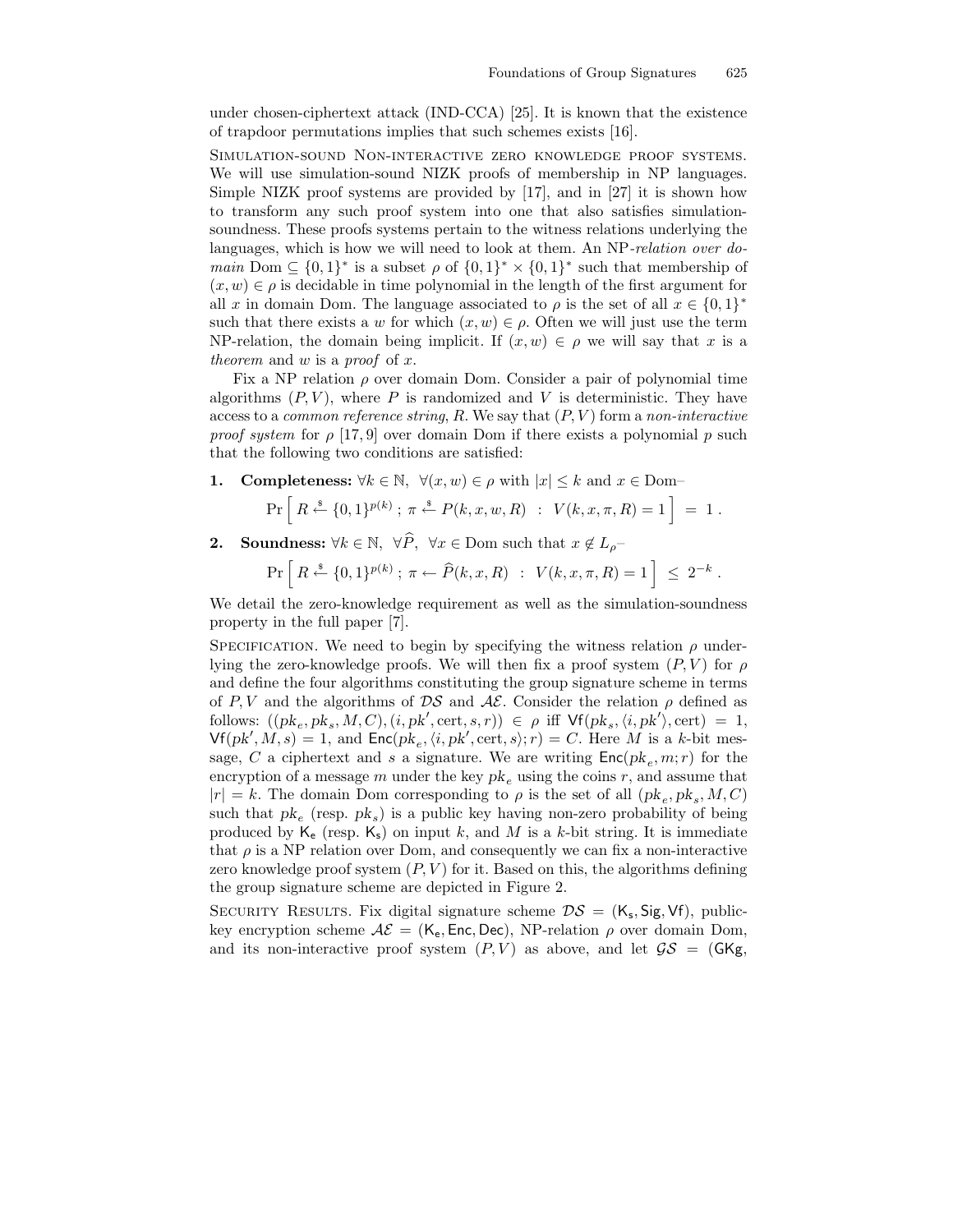Algorithm  $GKg(k, n)$  $R \stackrel{\$}{\leftarrow} \{0,1\}^{p(k)}$ ;  $(pk_e, sk_e) \stackrel{\$}{\leftarrow} \mathsf{K}_e(k)$ ;  $(pk_s, sk_s) \stackrel{\$}{\leftarrow} \mathsf{K}_s(k)$ For  $i \leftarrow 1$  to n do  $(pk_i, sk_i) \stackrel{\$}{\leftarrow} K_s(k); cert_i \leftarrow Sig(sk_s, \langle i, pk_i \rangle)$  $\mathbf{g}$ s $\mathbf{k}[i] \leftarrow (k, R, i, p k_i, s k_i, \text{cert}_i, p k_e, p k_s)$ Endfor  $gpk \leftarrow (R, pk_e, pk_s)$ ;  $gmsk \leftarrow (n, pk_e, sk_e, pk_s)$ ; Return ( $gpk, gmsk, gsk$ ) Algorithm  $GVf(gpk, (m, \sigma))$ Parse gpk as  $(R, pk_e, pk_s)$ ; Parse  $\sigma$  as  $(C, \pi)$ Return  $V(k, (pk_e, pk_s, M, C), \pi, R)$ Algorithm  $GSig(gsk[i], m)$ Parse  $gsk[i]$  as  $(k, R, i, pk_i, ski, cert_i, pk_e, pk_s)$  $s \leftarrow \mathsf{Sig}(sk_i, m) \; ; \; r \stackrel{\$}{\leftarrow} \{0, 1\}^k \; ; \; C \leftarrow \mathsf{Enc}(pk_e, \langle i, pk_i, \text{cert}_i, s \rangle; r)$  $\pi \stackrel{\$}{\leftarrow} P(k, (pk_e, pk_s, m, C), (i, pk_i, cert_i, s, r), R); \ \sigma \leftarrow (C, \pi);$  Return  $\sigma$ Algorithm Open( $gmsk, gpk, m, \sigma$ ) Parse gmsk as  $(n, pk_e, sk_e, pk_s)$ ; Parse  $\sigma$  as  $(C, \pi)$ If  $V(k,(m, C), \pi, R) = 0$  then return  $\perp$ Parse  $Dec(sk_e, C)$  as  $\langle i, pk, cert, s \rangle$ If  $(n < i \text{ OR } \mathsf{Vf}(pk, m, s) = 0 \text{ OR } \mathsf{Vf}(pk_s, \langle i, pk \rangle, \text{cert}) = 0)$  then return  $\perp$ 

Else return  $i$ 

Fig. 2. Our construction: Group signature scheme  $\mathcal{GS} = (\mathsf{GKg}, \mathsf{GSig}, \mathsf{GVf}, \mathsf{Open})$ associated to digital signature scheme  $DS = (K_s, Sig, Vf)$ , public-key encryption scheme  $A\mathcal{E} = (K_e, \text{Enc}, \text{Dec})$ , and non-interactive proof system  $(P, V)$ .

GSig,GVf, Open) denote the signature scheme associated to them as per our construction. We claim the following two lemmas, proved in [7]:

**Lemma 1.** If  $A\mathcal{E}$  is an IND-CCA secure encryption scheme and  $(P, V)$  is a simulation sound, computational zero-knowledge proof system for  $\rho$  over Dom then group signature scheme  $\mathcal{G} \mathcal{S}$  is fully-anonymous.

**Lemma 2.** If digital signature scheme  $DS$  is secure against forgery under chosenmessage attack and  $(P, V)$  is a sound non-interactive proof system for  $\rho$  over Dom then group signature scheme  $\mathcal{G} \mathcal{S}$  is fully-traceable.

The scheme we have described is compact. Indeed, keys, as well as sizes of signatures of k-bit messages, are of size  $\text{poly}(k, \log(n))$ . We also know that the existence of a family of trapdoor permutations implies the existence of the primitives we require  $[16, 6, 17, 27]$ . Thus we get:

**Theorem 1.** If there exists a family of trapdoor permutations, then there exists a compact group signature scheme that is fully-anonymous and fully-traceable.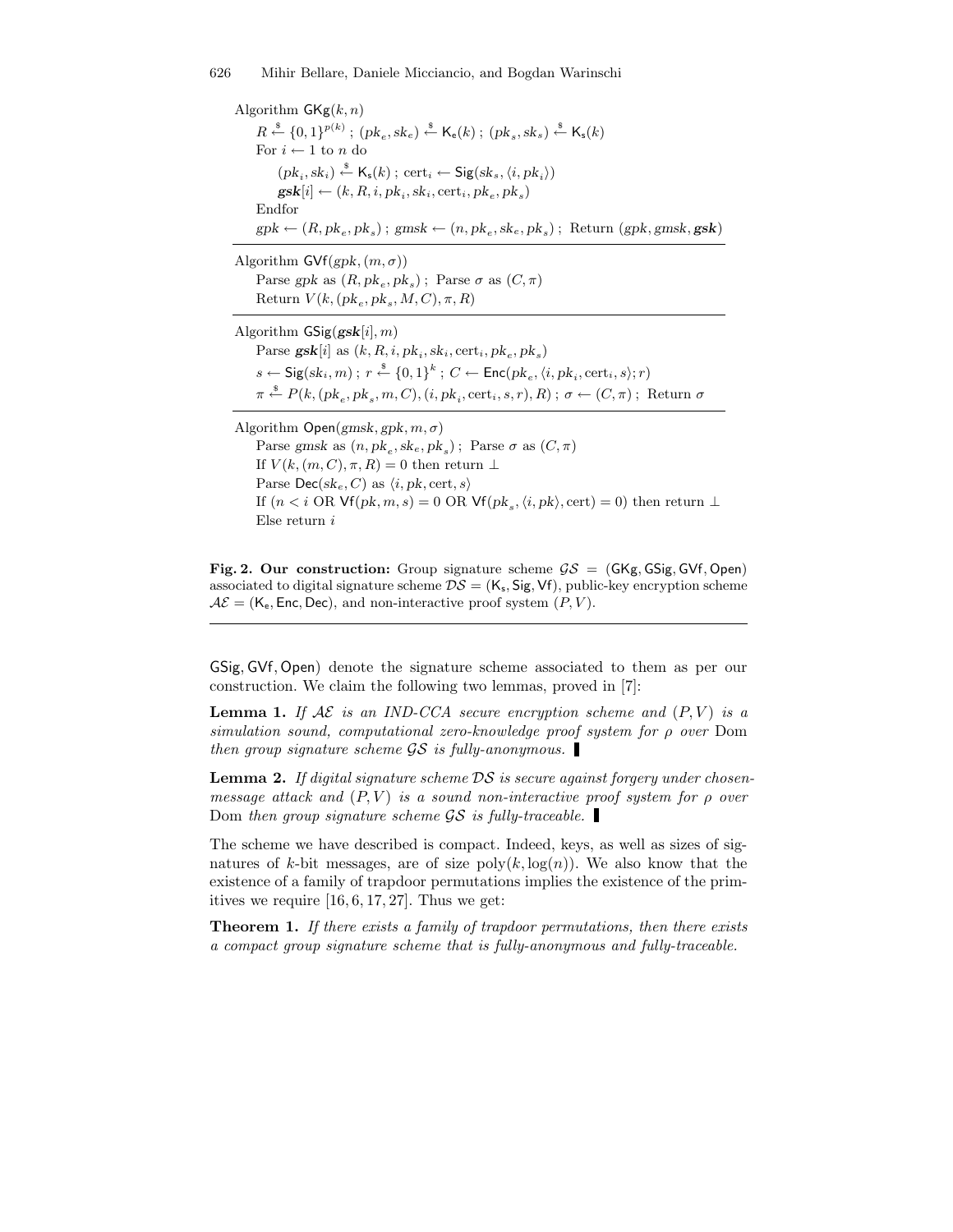#### 5 Dynamic Groups and Other Extensions

In the previous sections we considered static group signatures schemes. In this section we discuss various extensions of the basic definition, including schemes where the group is dynamic. Following standard terminology [23] we refer to these groups as partially or fully dynamic.

PARTIALLY DYNAMIC GROUPS. These are groups supporting either join (incremental) or leave (decremental) operation. Here we concentrate on incremental groups, and postpone the discussion of leave operation to the next paragraph. In an incremental group signature scheme, the key generation algorithm produces (beside the group public key gpk) two secret keys: an issuing key gisk and an opening key gmsk. No signing keys  $g s k$  are output by the key generation algorithm. The two keys gisk, gmsk are given to two different group managers, one of which has authority on the group membership, and the other has authority on traceability. Using gisk, the key issuer can generate (possibly via an interactive process) signing keys  $\mathbf{g} s\mathbf{k}[i]$  and distribute them to perspective group members (which we identify with the index  $i$ ). The basic definition of security is essentially the same as described in the previous sections. Key gisk is given to the adversary in the definition of anonymity, but not in the definition of traceability, as knowledge of this key would allow to generate "dummy" group members and use their keys to sign untraceable messages. Alternatively, one can postulate that if the signature opener cannot trace a signature, then he will blame the key issuer. Our construction (and proof of security) from section 4 can be easily extended to support incremental group operations, with the certificate creation key  $sk_s$ used as gisk.

Although the above definition allows the group to change over time, the security properties are still static: a signer  $i$  that join the group at time  $t$ , can use the newly acquired key  $\mathbf{g} s\mathbf{k}[i]$  to sign documents that predate time t. This problem can be easily solved enhancing the signatures with an explicit time counter, and using the technique of forward security. Before explaining the connection with incremental groups, we discuss forward security, which may be a desirable security feature on its own. As for standard digital signature schemes [8], forward security for group signatures is defined using a key evolution paradigm. The lifetime of the public key is divided into time periods, and signing keys of the group members change over time, with the key of user  $i$  at time  $j$  denoted  $g s k_j[i]$ . At the end of each time period, each user updates his key using an update algorithm  $gsk_{j+1}[i] = \text{GUpd}(gsk_j[i])$ . Although the forward security requirement for group signature schemes was already considered before [28], that definition has a serious security flaw: [28] only requires that no adversary, given  $\mathbf{g} s \mathbf{k}_t[i]$ , can efficiently recover  $\mathbf{g} s \mathbf{k}_j[i]$  for any  $j < t$ . This is not enough!  $\frac{2}{3}$  We define forward secure group signature schemes requiring that an attacker should not be able to produce *valid signatures* for any earlier time period. Our

<sup>&</sup>lt;sup>2</sup> Consider a scheme where  $\mathbf{gsk}_j[i] = (k_j; h_j)$  GUpd $(k_j; h_j) = k_j; g(h_j)$  for some one way permutation g, and only the first part of the key  $k_j$  is used by the signing algorithm. Such a scheme would certainly satisfy the definition of [28], but it is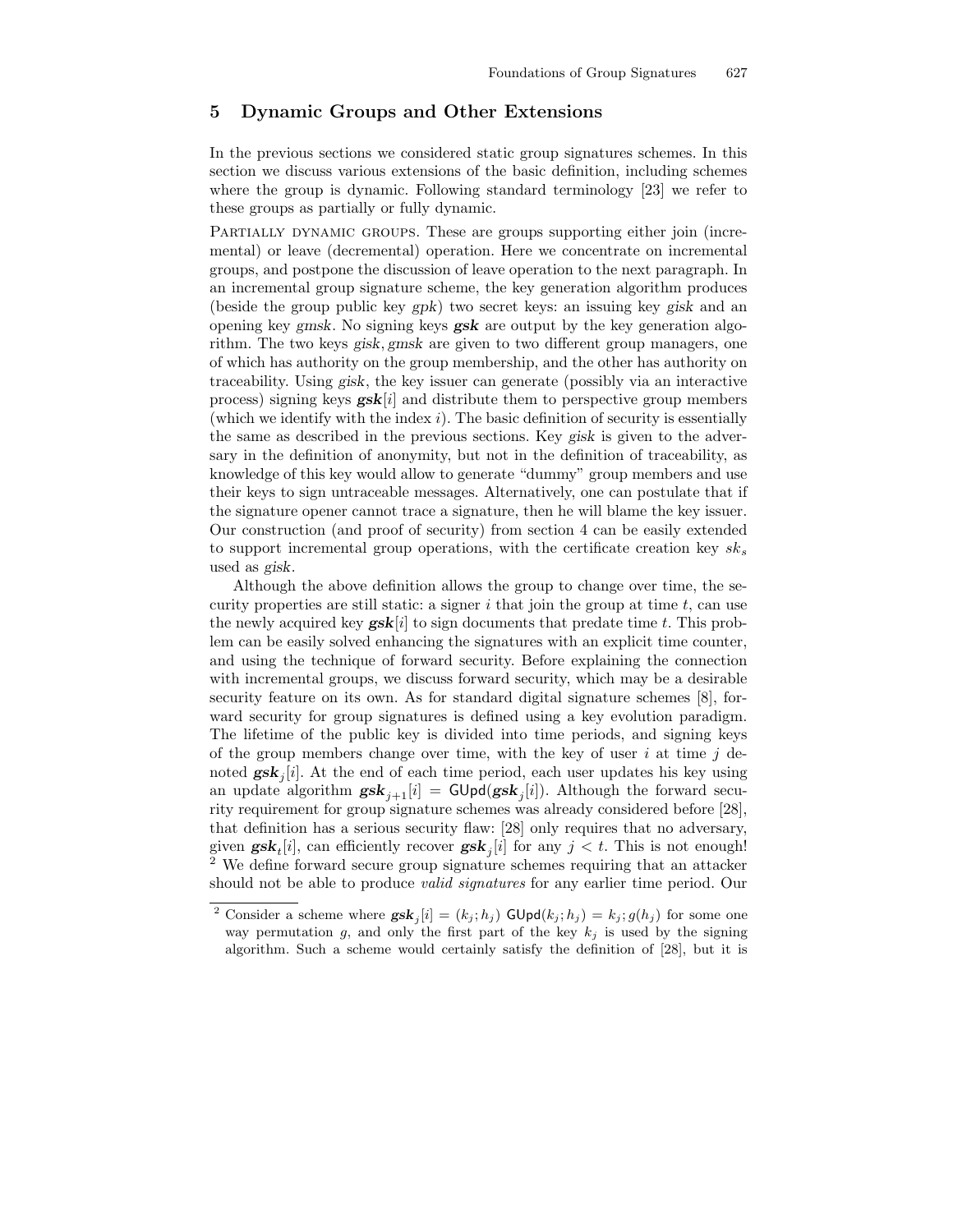scheme from Section 4 can be easily modified to achieve forward security, by replacing the signature scheme used by group members with a forward secure one  $\mathcal{DS} = (\mathsf{K}_{\mathsf{s}}, \mathsf{Vf}, \mathsf{Sig}, \mathsf{Upd}).$ 

In the context of dynamic group signature schemes, signing keys are not stolen by an adversary, but given by the key issuer to the group members. Still, if the signature scheme is forward secure, then the group member cannot use the (legitimately obtained) key to sign documents the predate the joining time. A (forward) secure partially dynamic group signature scheme supporting the join operation is obtained letting the key issuer generate key  $\mathbf{g} s \mathbf{k}_{t}[i]$  when user *i* joins the group at time t.

FULLY DYNAMIC GROUPS. Now consider a group where members can both join and leave the group. The issue of members leaving the group is much more delicate than the one of members joining the group, and several alternative (and incompatible) definitions are possible. As for partially dynamic groups, the signing keys  $\mathbf{g} s \mathbf{k}_j[i]$  may vary over time, but this time also the public key  $\mathbf{g} p \mathbf{k}_j$ is allowed to change. Consider a signature  $\sigma$  produced (using key  $gsk_a[i]$ ) at time  $a$  by some user  $i$  who belonged to the group at time 1, but not at times 0 and 2, Now, say  $\sigma$  is verified at time b (using key gp $k_b$ ). When should  $\sigma$  be accepted by GVf? There are two possible answers: (1) if  $i$  was a group member when then signature was generated, or  $(2)$  if i belonged to the group at the time verification algorithm is invoked.<sup>3</sup> Clearly, there is no "right" answer, and what definition should be used depends on the application. In either case, different kinds of inefficiency are necessarily introduced in the protocol. In case (2),  $\sigma$ should be accepted if  $b = 1$ , but not if  $b = 0$  or  $b = 2$ . In particular, the public keys  $g p k_j$  must be different. This is undesirable because it requires the verifier to continuously communicate with the group manager to update the group public key. <sup>4</sup> Moreover, this definition raises potential anonymity problems: verifying the same signature against different public keys  $gpk_j$ , one can determine when the signer joined and left the group, and possibly use this information to discover the signer identity. Now consider case (1). This time, the public key may stay the same throughout the lifetime of the group, but the key update function  $\mathbf{g} s \mathbf{k}_{j}[i] =$  $\mathsf{GUpd}(gsk_{j-1}[i])$  should not be publicly computable by the group members. This introduces inefficiency, as the group members now need to interact with the key issuer to update their signing key from one time period to the next.

Our construction can be easily adapted to satisfy either definition of security for fully dynamic groups, e.g., by rekeying the entire group at the end of each

clearly not forward secure: even if the past keys cannot be recovered, the adversary can still forge messages in the past!

<sup>&</sup>lt;sup>3</sup> Notice that in the first case, signatures should remain valid (and the signer anonymous) even after the signer leaves the group, while in the second case removing the signer from the group should immediately invalidate all of its signatures.

<sup>&</sup>lt;sup>4</sup> Alternatively, one can consider public keys of the form  $gpk_j = (gpk, j)$ , where the time dependent part can be supplied autonomously by the verifier. But in this case the life time of secret key  $\mathbf{g} s\mathbf{k}[i]$  needs to be decided in advance when the user i joins the group.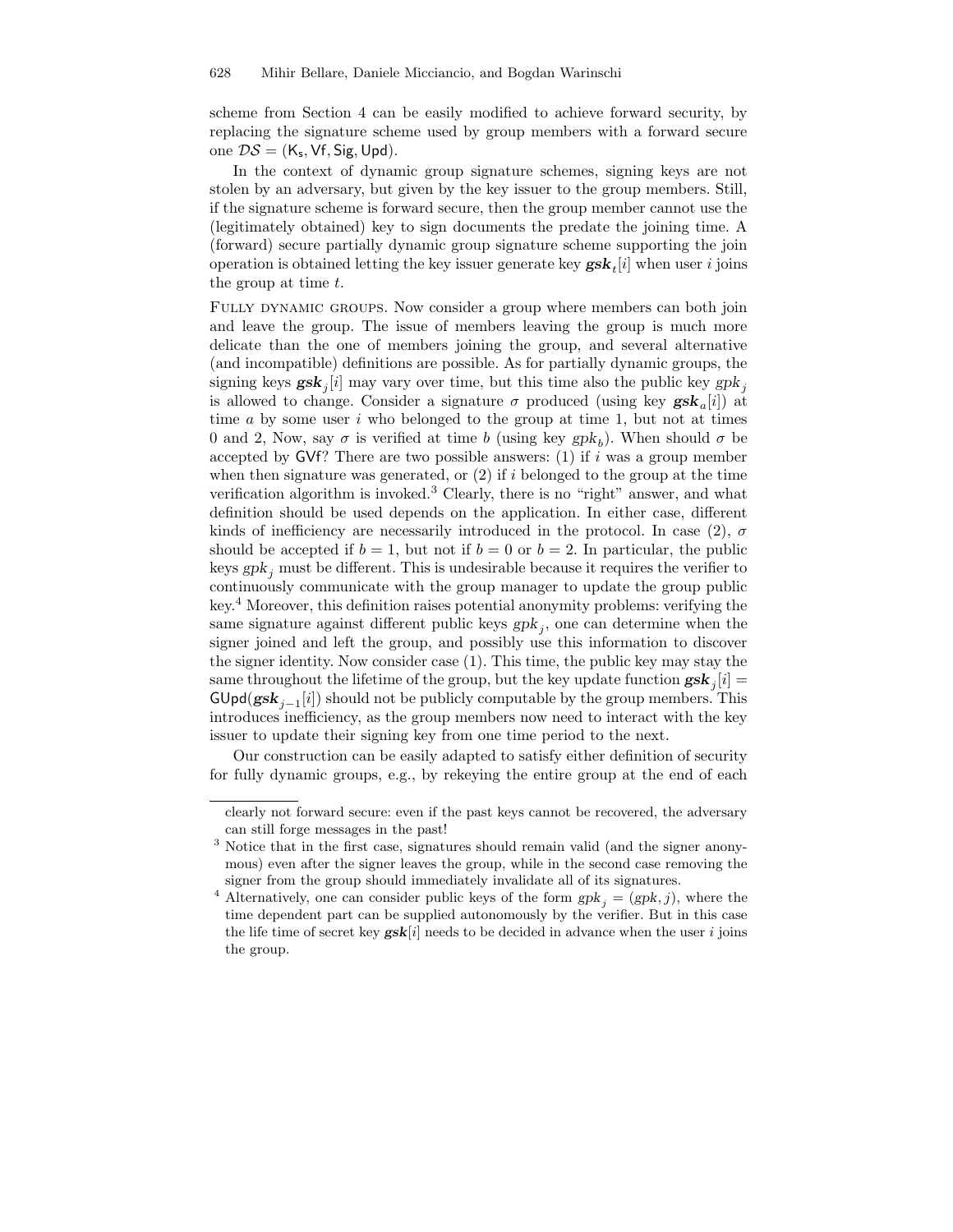time period. Due to the high (but unavoidable) cost of rekeying operations, fully dynamic group signatures should be used only if required by the application, and in all other situations the simpler incremental groups are clearly preferable.

Dishonest group managers. The last extension to the definition we discuss pertains the case where the group manager holding gmsk is not honest. The experiments we gave in Section 2, only capture the situation where the adversary obtained the group manager's secret key. If the group manager is truly dishonest, one should also assume that he does not behave as prescribed when applying the opening algorithm. For example, when asked to open a signature he can falsely accuse an arbitrary user (i.e. he does not use his secret key), or claim that the signature can not be open (e.g. he changes the secret key).

We consider a solution in which when opening a signature the group manager (on input opening key gmsk, message m and signature  $\sigma$ ) outputs not only a user identity i, but also a "proof"  $\tau$ . This proof can be (publicly) verified by a "judging" algorithm GJudge such that if  $Open(gmsk, m, \sigma) = (i, \tau)$  then  $GJude(m, \sigma, i, \tau) =$  true. Within this framework, it is possible to formally capture security requirements regarding dishonest behavior of the group manager.

Our scheme from Section 4 can be easily modified accordingly. We use an authenticated encryption scheme  $A\mathcal{E}$  in which when decrypting a ciphertext, one also recovers the randomness that was used to create it. Opening a signature  $(C, \pi)$  is done as follows: the group manager recovers the plaintext underlying C as  $\langle i, p k_i, \text{cert}_i, s \rangle$  and also recovers the randomness r that was used to create C. Then, it outputs  $(i, \tau)$ , where  $\tau = (\langle i, pk_i, cert_i, s \rangle, r)$ , is the "proof" that the signature was created by user  $i$ . The judging algorithm GJudge simply checks whether C is the result of encrypting  $\langle i, sk_i, pk_i, cert_i, s \rangle$  with  $pk_e$  using randomness  $r$ .

#### Acknowledgments

The first author is supported in part by NSF grant CCR-0098123, NSF grant ANR-0129617 and an IBM Faculty Partnership Development Award. The second and third authors are supported in part by NSF CAREER Award CCR-0093029.

### References

- 1. R. Anderson. Invited talk. Fourth Annual Conference on Computer and Communications Security,1997.
- 2. G. Ateniese, J. Camenisch, M. Joye, and G. Tsudik. A practical and provably secure coalition-resistant group signature scheme. In M. Bellare, editor, CRYPTO'00, volume 1880 of LNCS, pages 255–270. Springer-Verlag, 2000.
- 3. G. Ateniese and G. Tsudik. Quasi-efficient revocation in group signature schemes. Available at http://eprint.iacr.org/2001/101.pdf.
- 4. G. Ateniese and G. Tsudik. Group signatures à la carte. In ACM Symposium on Discrete Algorithms, pages 848–849. ACM Press, 1999.
- 5. G. Ateniese and G. Tsudik. Some open issues and directions in group signature. In Financial Crypto'99, volume 1648 of LNCS, pages 196–211. Springer-Verlag, 1999.